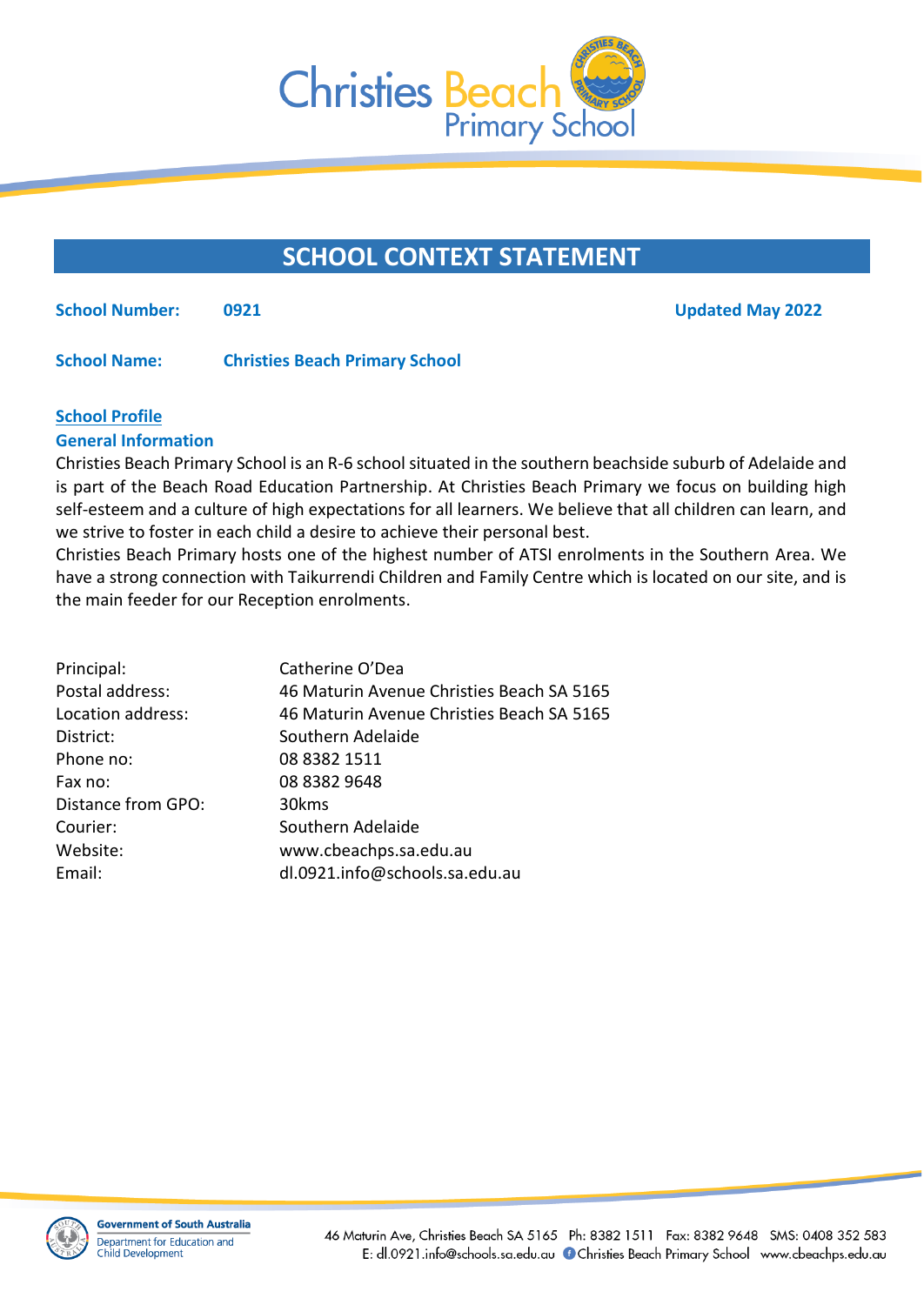

#### **Enrolments:**

# **General Characteristics**

Christies Beach Primary School is a category 2 school with a very complex student population. Enrolments are currently 228 students. There is a transient enrolment trend.

## **February FTE enrolment:**

| Year Level    | 2019 | 2020 | 2021 | 2022                     |
|---------------|------|------|------|--------------------------|
| Reception     | 33   | 37   | 25   | 23                       |
| Year 1        | 30   | 37   | 37   | 25                       |
| Year 2        | 34   | 33   | 34   | 29                       |
| Year 3        | 39   | 32   | 27   | 35                       |
| Year 4        | 28   | 38   | 38   | 26                       |
| Year 5        | 29   | 26   | 41   | 40                       |
| Year 6        | 40   | 36   | 28   | 42                       |
| Year 7        | 29   | 35   | 28   | $\overline{\phantom{a}}$ |
| Primary Other | 8    | 8    | 8    | 8                        |
| <b>TOTAL</b>  | 266  | 274  | 258  | 228                      |

#### **Summary:**

|                                   | 2019   | 2020   | 2021   | 2022   |
|-----------------------------------|--------|--------|--------|--------|
| <b>Total Students</b>             | 266    | 274    | 258    | 228    |
| ATSI enrolments (% of total)      | 21.89% | 20.49% | 22.26% | 26.46% |
| <b>School Card</b>                | 160    | 170    | 258    | 134    |
| NESB (% of total)                 | 2.64%  | 2.47%  | 2.78%  | 1.35%  |
| <b>Students with Disabilities</b> | 62     | 51     | 47     | 41     |

#### **Student and Staff Welfare:**

Christies Beach Primary School has 11 classes (including our R-2 Special Options Class) with 20 teaching staff, 13 of whom are full-time, which also includes leadership staff*.* There are 23 School Support Officers, providing support in Literacy and Numeracy intervention, the Front Office, Finance, Grounds. There is a Grounds person, a Pastoral Care Worker and two ACEOs.

#### **Leadership Structure**

| Catherine O'Dea     | Principal        |
|---------------------|------------------|
| John Irwin          | Deputy Principal |
| <b>Greg Hollick</b> | Wellbeing Leader |

# **Intervention Team**

Jayne Summers Aboriginal Education Teacher & EALD

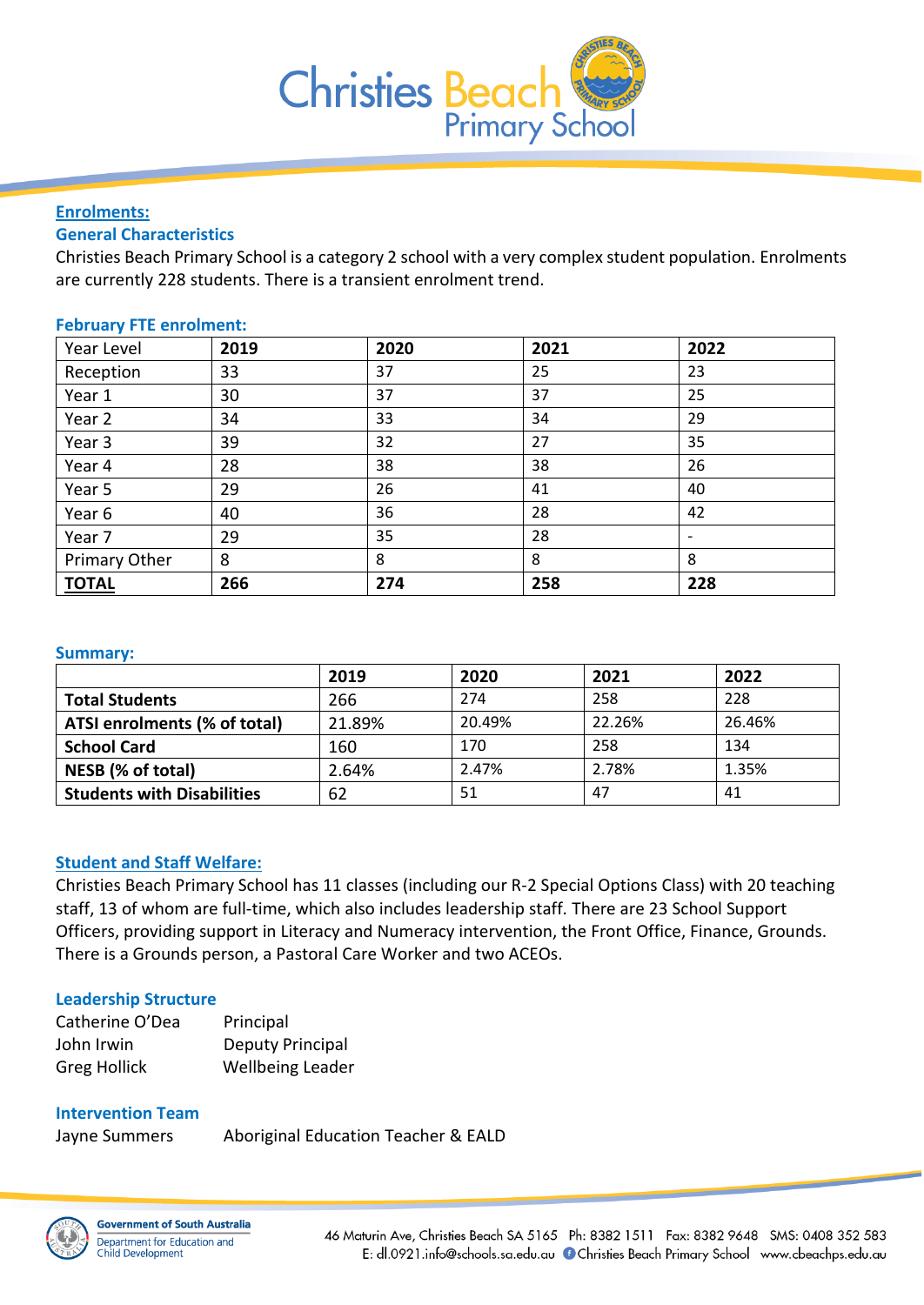

## **Performance Development**

All staff members set goals using the Australian Professional Standards for Teachers and Department for Education Performance Development Guidelines. Step 9 teachers are reviewed under Department for Education guidelines annually. Staff meet regularly with their Line Managers and receive written feedback every 6 months. The goals align with relevant performance expectations and our Site Improvement Plan.

## **Staff Management**

Staff meetings are held every Tuesday afternoon from 3:30pm-5:00pm, which includes an hour of professional learning.

## **Site Priorities**

Our current site priorities are: Writing, Reading and Numeracy. These priorities are in a consultative review process with staff, students and Governing Council.

#### **Our Vision**

Our school Vision: Building Empowered Learners for Life.

#### **Our 3 Universals**

The 3 universals that underpin all of our expectations of students are: We are Respectful - We are Safe - We are Learners and are based on Positive Behaviour for Learning.

**Students and Student Welfare:**

# **Student Support and Well-being**

The leadership team, in consultation with the staff, case-manage students at risk and students with challenging behaviours. Christies Beach Primary School offers a Reading Club and Breakfast Club each morning from 8 am until 8.50am when the school day begins. This allows children to start the day with a healthy breakfast and the opportunity to read to an adult or be read to.

#### **Student Management**

Our school uses a whole school Positive Behaviour for Learning (PB4L) program. This reinforces student engagement and helps build a strong sense of community for students, staff, and parents. PB4L explicitly teaches students what is expected from them at different times and spaces in the school. The focus is then given to the students who are consistently doing the right thing and they are acknowledged for their efforts. As part of this approach, a universal values matrix is used to teach students what is expected from them at school. The 3 universals that underpin all of our expectations of students are: We are Respectful, We are Safe, We are Learners. The matrix then unpacks what this would look like at different times and locations in our school. As part of PB4L Christies Beach Primary School, has introduced a number of initiatives to acknowledge positive student behaviour around the school. Each morning we hold a Whole School Huddle where we come together as a school community to share news and acknowledge good things that are happening in our school. Throughout the school day students earn raffle tickets for their positive behaviour and go into a draw to win a small prize.

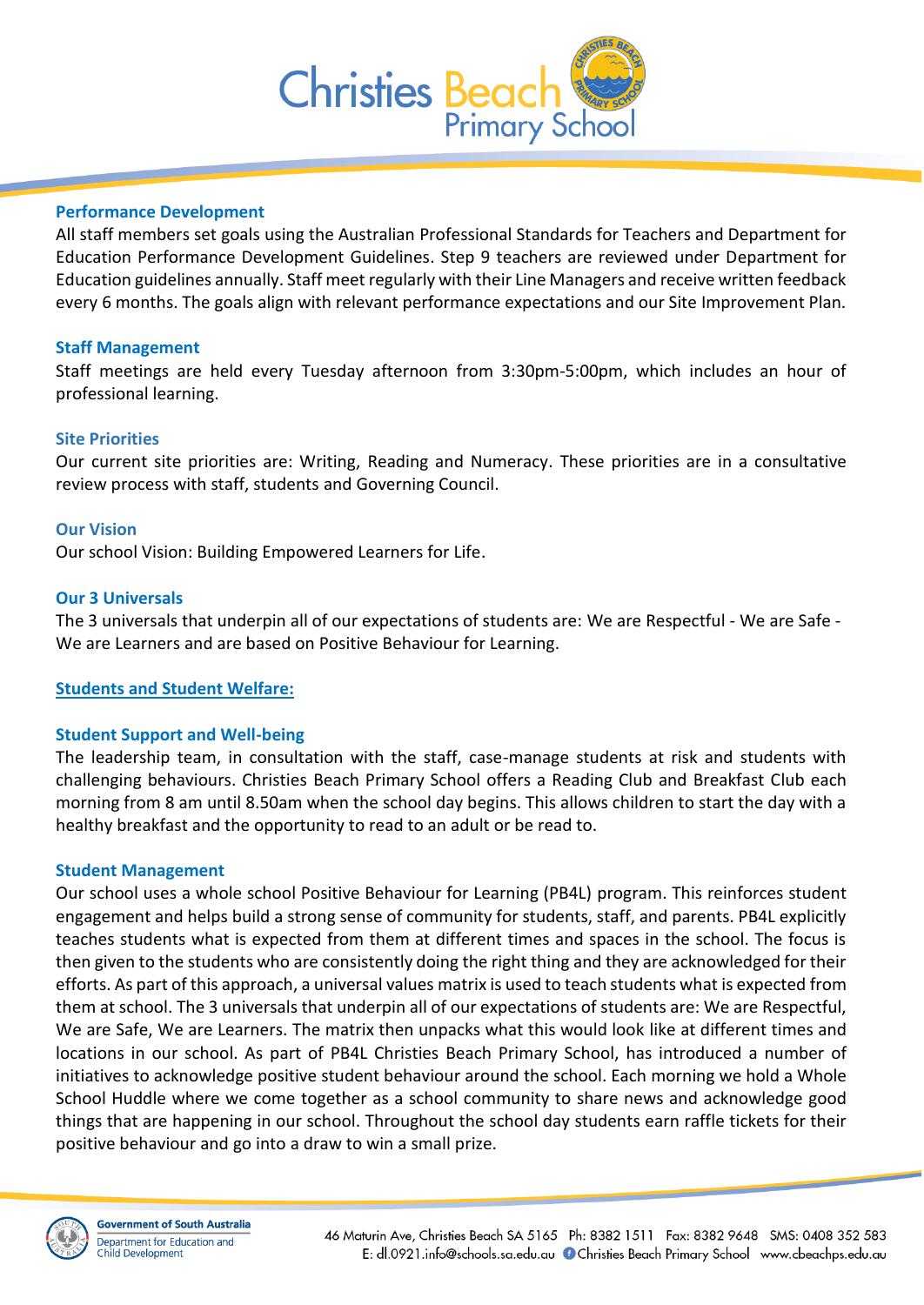

## **Student Government**

The Student Representative Council meet regularly, led by the Year 6 executive group and leadership. Class meetings operate across the school, and address class and yard issues and forward planning. Student Peer Mentors also assist other students at break times.

# **Special Programs**

Each year the school plays an active part in Book Week, Science Week, Festival of Music, Come Out, Reconciliation Week and Physical Education Week. Other programs offered are:

- *Transition programs (K-R, 6-7)*
- *Interoception Activities*
- *Sports Day*
- *SAPSASA Sporting Events*
- *Art Therapy*
- *Play Therapy*
- *Nature Play*
- *School Camps*
- *Buddy class programs*
- *Wakakirri*
- *One Song*
- *Swimming classes at Noarlunga for Rec to Year 5 students*
- *Aquatics for Year 5 and 6 students*
- *Still Minds Program*
- *Crossing Monitor training*
- *Student Representative Council*
- *Annual Twilight Concert*
- *Instrumental music*
- *What's the Buzz*
- *Pastoral Care Worker – supporting social and emotional wellbeing of the school community*
- *Inschool Psychology*

# **Curriculum:**

# **Subject Offerings**

The Australian Curriculum identifies 8 key areas of learning with general capabilities and cross curricular priorities embedded in all learning areas. Our R-6 classes use the Australian Curriculum and One Plans to individualise students' learning needs and engage students in their learning. We are proud of the extensive programs that we offer including specialist programs for Performing Arts, Health/P.E and LOTE – Indonesian. The school provides extensive experiences for students with technology.

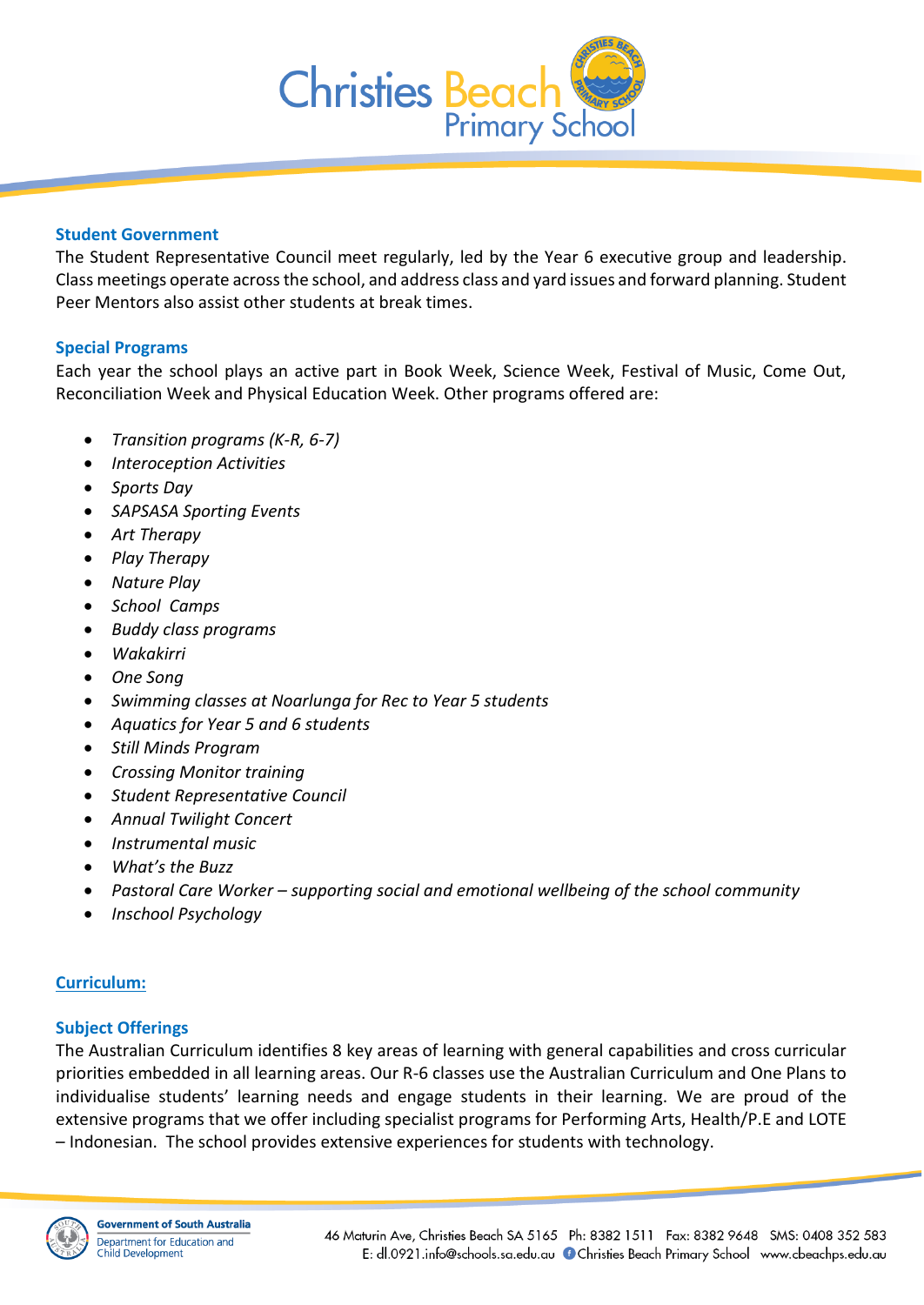

## **Sporting Activities**

Regular fitness and Physical Education lessons occur weekly. The junior primary classes participate in specialised P.E lessons weekly. Coaching clinics are held throughout the year across all year levels in a range of sports. Year 6 students are involved in SAPSASA Knockout Sports which include girls and boys football, netball, hockey, soccer, tag and tackle rugby. Cross-Country and athletics are offered for Years 4-7 students.

Swimming instruction is held in Term 2 for R-4 students at the Noarlunga Leisure Centre. Year 5 and 6 students participate in an Aquatics program at Port Noarlunga in Term 4 for a four-day program.

## **Special Needs**

There is a Special Options Class for R-2 students. The class currently has one teacher and two full-time SSO. The class has a sensory space and enclosed outdoor area attached.

#### **Special Curriculum Features**

We provide literacy intervention through Pre-Lit, Mini-Lit, Sage-Lit and Macqulit programs. We also provide a Speech Intervention program and Oral Reading Groups for students requiring speech and language support.

#### **Teaching Methodology**

At Christies Beach Primary School we pride ourselves on our strong relationships with our local Christies Beach Community. Our school community is strongly linked to our local community and we provide rich learning opportunities that incorporate beach walks, visits to the local reefs, and links to sustainability practices to help maintain our local flora. The parents, teachers and children have a very strong community spirit and are committed to ensuring the school remains a happy and safe place for learning and growing. At Christies Beach Primary, we believe wellbeing and relationships underpin the success and achievements of our students. As a learning community, we acknowledge the capacity of everyone as both a learner and a teacher.

#### **Assessment Procedures and Reporting**

The school reporting procedures includes:

- *Acquaintance Night held in early Term 1*
- *3 way interviews where learning and behavioural goals are set are held end of Term 1*
- *Written reports end of Term 2 and Term 4*
- *Annual assessment reporting schedule which includes Year 1 Phonics Screening, NAPLAN, PAT Testing and Running Records for data collection, which are used this to inform teaching.*

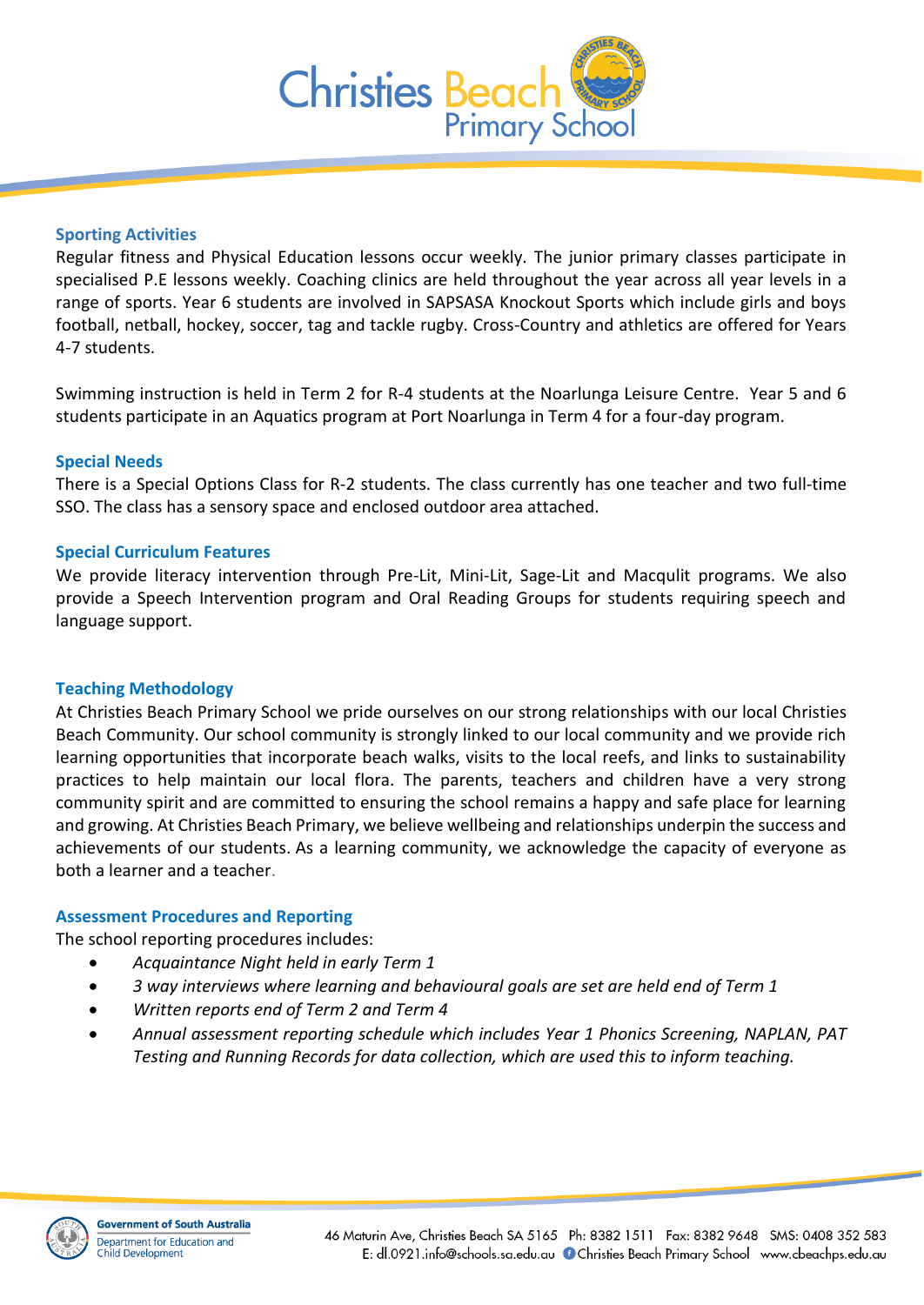

# **Partnerships that support learning**

- *Student teachers from Flinders University*
- *MALPA Program for young leaders*
- *Still Minds Program – Building mindfulness*
- *Life Education*
- *Smith Family - Student to Student Reading Program*
- *The Learning Club each Wednesday after school*
- *KickStart for Kids – Volunteers, Breakfast Program and Holiday Camps*
- *CAHMS*
- *Art Therapy Program*
- *Wellbeing Practitioner*
- *Labs n Life Program*
- *Life Matters Seminars – Spiritual Wellbeing*
- *Bilingual School Services Officers*

# **School Facilities:**

# **Buildings and Grounds**

Christies Beach Primary School opened in 1961. In 1987 the Junior Primary and Primary Schools amalgamated. The school is situated on well-maintained grounds and consists of the original buildings that house classrooms, the staffroom and administration. There is a separate Resource Centre, canteen building and an Out of School Hours Care Centre/Vacation Care Centre. In 2010 a new gymnasium and a three teacher unit were built, with an old four teacher wooden transportable demolished. The ground sheds has been relocated and the 27 year old pool removed. The southern side of the school has been completely redeveloped. There are extensive grounds that include landscaped gardens including an outdoor learning centre, a soccer pitch, football oval, netball court, basketball court, numerous play areas and hard play areas. A 500 metre synthetic fitness track and fitness stations were developed in 2002, in collaboration with the City of Onkaparinga Council. This track is positioned around the outside of the soccer field and the football oval and is used by the local community after hours. A new Children and Family Centre, 'Taikurrendi', opened in term 2, 2013. In 2021 the Eco Room was decommissioned and an ATSI Garden named 'Tuwila' was developed in its place. In 2022 the Special Options Room was removed and one of our junior primary classrooms was renovated to accommodate our R-2 Special Options class.

#### **Cooling**

All buildings and rooms are air-conditioned.

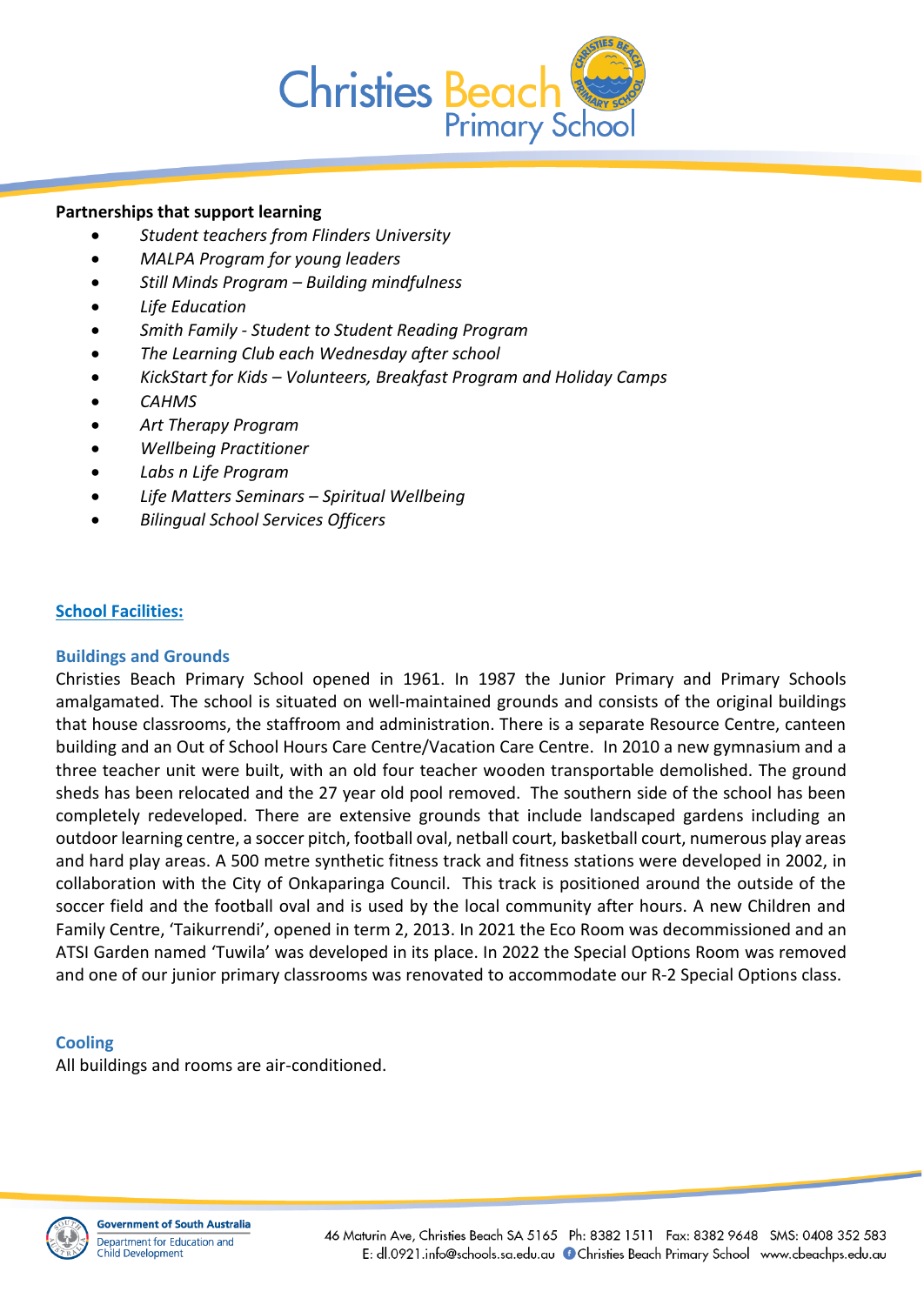

## **Specialist Facilities and Equipment**

The school has two computer suites, laptop trolleys in our Middle and Upper Primary areas, and iPad trolleys which are available for in class learning. There is a large gymnasium and extensive ovals for PE lessons, an Indonesian room and a large Performing Arts space.

## **Access for Students and Staff with Disabilities**

The school has ramp access to all buildings. There is a disabled toilet in the Gym and Junior Primary Building.

## **School Bus**

In 2018 the school received a Sunshine Coach, funded by Variety, the Children's Charity and Woolworths.

## **Access to Public Transport**

The school is almost adjacent to a bus stop. The Noarlunga Centre train and bus stop is within walking distance.

#### **Out of School Hours Care**

Our Before and After School Care is facilitated by Happy Haven who took over this service in January 2019.

#### **School Operations:**

#### **Decision Making Structures**

There is a strong emphasis on shared responsibility, consultation and participative decision-making. Staff are expected to be involved in various committees that operate throughout the school. The Learning Teams meet regularly with meetings scheduled within staff meeting agendas. The PAC is active in making recommendations for site management of Human Resources. The Governing Council meet twice a term and oversees staff/parent committees.

#### **Regular Publications**

A school newsletter is sent out to the parent community fortnightly. An electronic staff bulletin is distributed via email weekly, and through Daymap, a Weekly Bulletin is created as an important reference for all staff, in which staff can contribute to.

#### **Other Communication**

Each student has a diary or communication book to communicate between school and home. All sub committees report to the Governing Council. The school also has a Facebook Page which is used to communicate daily events to the school community.